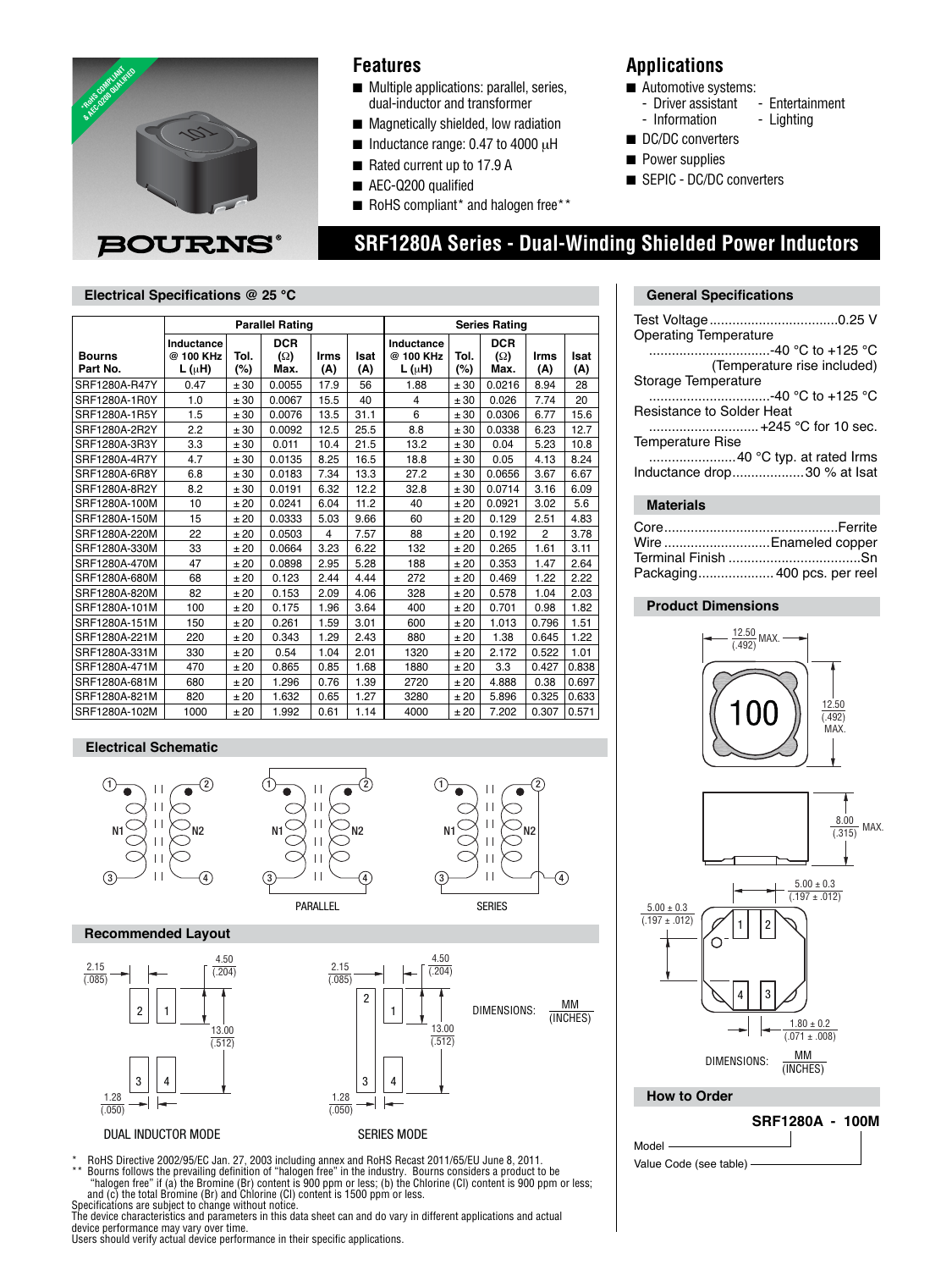# **SRF1280A Series - Dual-Winding Shielded Power Inductors**

## **BOURNS**





#### **Soldering Profile**



The device characteristics and parameters in this data sheet can and do vary in different applications and actual device performance may vary over time. Users should verify actual device performance in their specific applications.